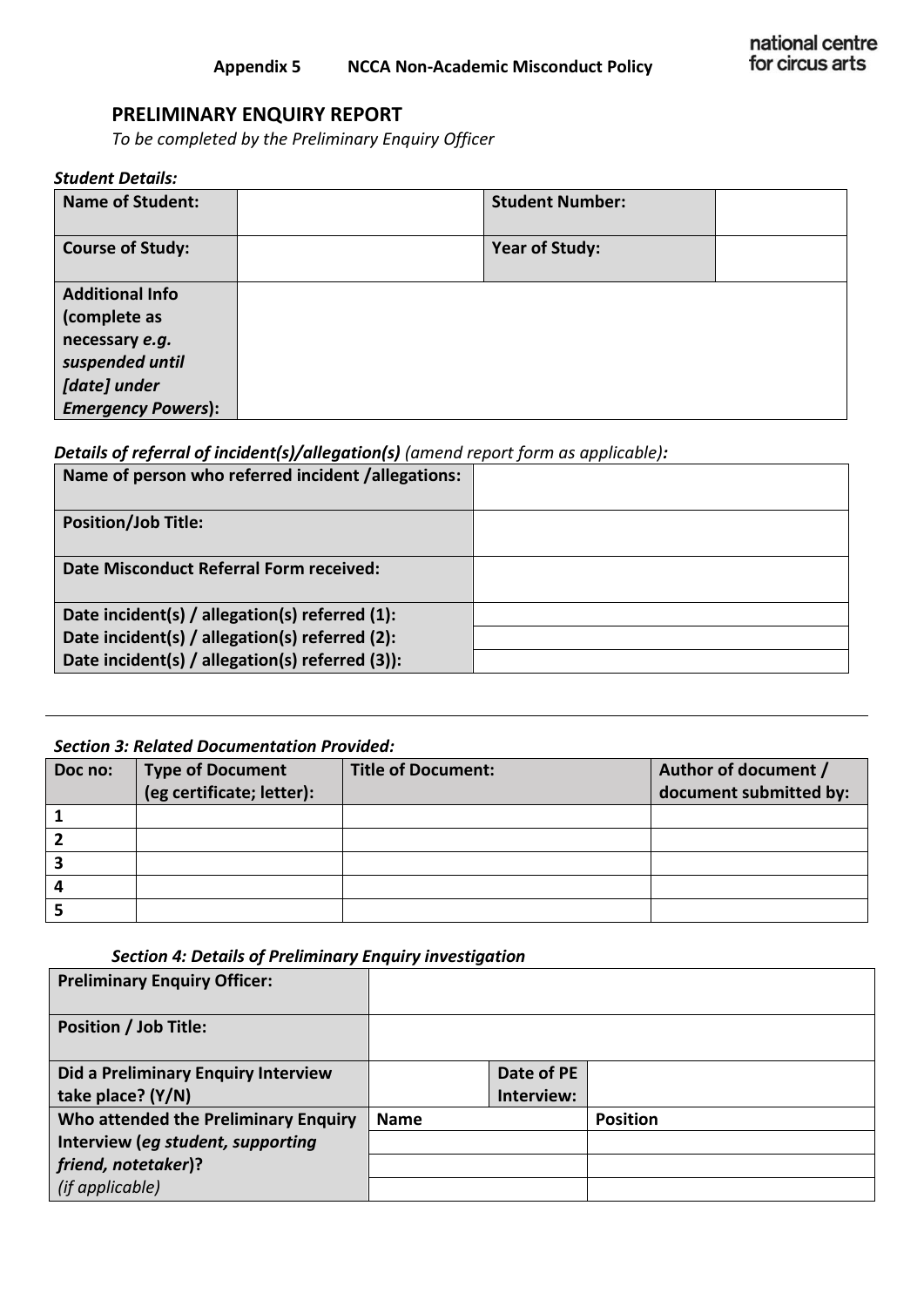# **PRELIMINARY ENQUIRY REPORT**

*To be completed by the Preliminary Enquiry Officer*

| Section 5: Details of Incident(s)/Allegation(s):                     |                                                                                                            |
|----------------------------------------------------------------------|------------------------------------------------------------------------------------------------------------|
| Summary of details pertaining to the allegation(s):                  |                                                                                                            |
| (Dates of incidents, parties involved, brief chronology etc)         |                                                                                                            |
|                                                                      |                                                                                                            |
|                                                                      |                                                                                                            |
| 1)                                                                   |                                                                                                            |
|                                                                      |                                                                                                            |
|                                                                      |                                                                                                            |
| 2)                                                                   |                                                                                                            |
|                                                                      |                                                                                                            |
|                                                                      |                                                                                                            |
| 3)                                                                   |                                                                                                            |
|                                                                      |                                                                                                            |
|                                                                      |                                                                                                            |
|                                                                      |                                                                                                            |
| Definitions of potential misconduct that allegation(s) fall(s) into: |                                                                                                            |
|                                                                      | (see Sections 2.7 - 2.10 'Definitions' of Misconduct in the Non-Academic Misconduct policy and procedures) |
|                                                                      |                                                                                                            |
| 1)                                                                   |                                                                                                            |
|                                                                      |                                                                                                            |
|                                                                      |                                                                                                            |
| 2)                                                                   |                                                                                                            |
|                                                                      |                                                                                                            |
|                                                                      |                                                                                                            |
| 3)                                                                   |                                                                                                            |
|                                                                      |                                                                                                            |
|                                                                      |                                                                                                            |
| Do you consider the reported                                         |                                                                                                            |
| allegations to constitute potential                                  |                                                                                                            |
| misconduct? (Yes/No)                                                 |                                                                                                            |
|                                                                      |                                                                                                            |
|                                                                      |                                                                                                            |

### *6. PRELIMINARY ENQUIRY INVESTIGATION REPORT*

**Summary report of Preliminary Enquiry Investigation including any relevant information resulting from a Preliminary Enquiry Interview:**

*(Chronological summary of investigation, dates of incidents, parties involved, details of a PE Interview if held, mitigating factors, exacerbating factors, considerations and findings)*